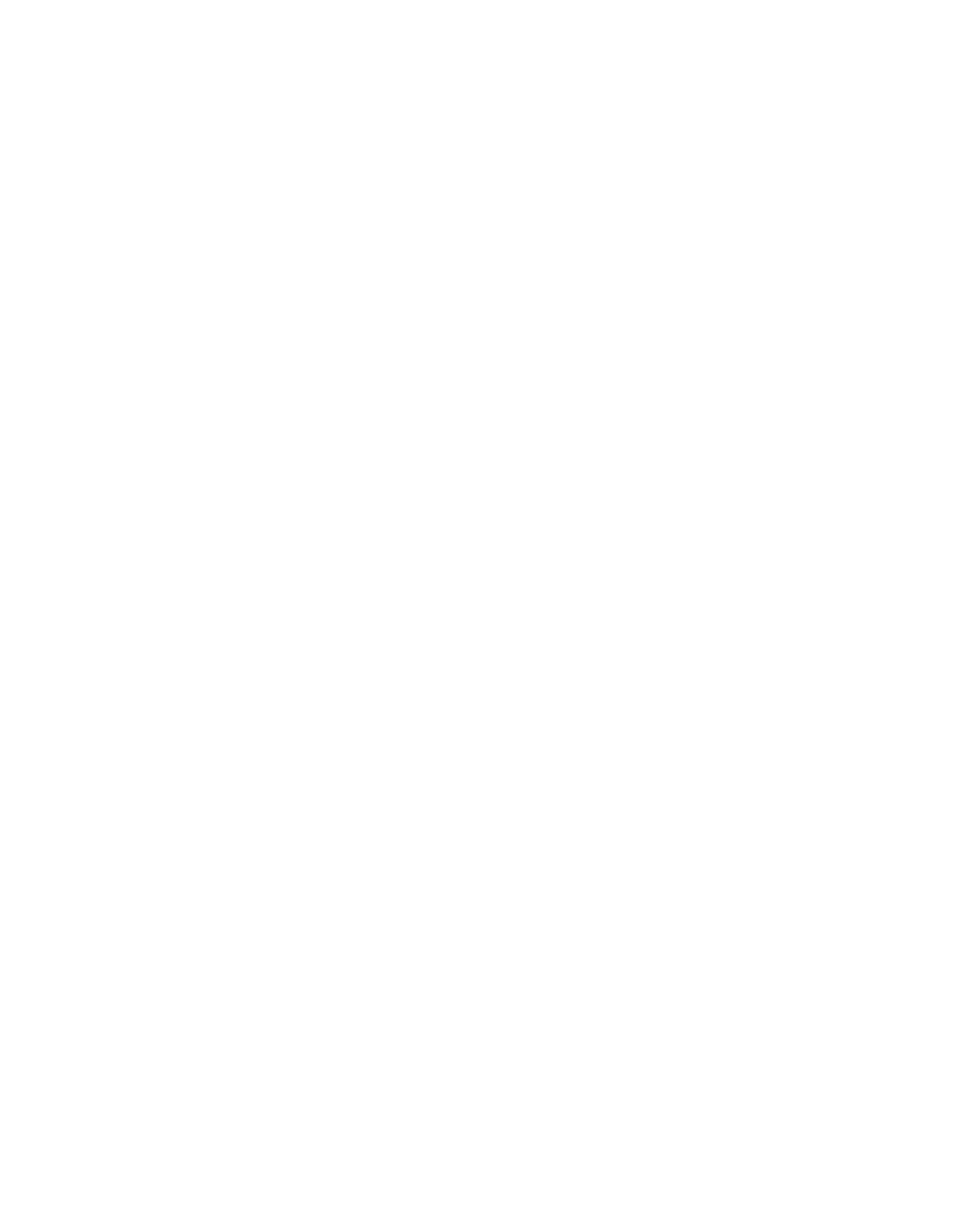### **NEW YORK STATE DEPARTMENT OF AGRICULTURE AND MARKETS 2007 AND 2008 ANNUAL MARKETING ORDERS STATEMENT OF REVENUES, EXPENSES AND CHANGES IN FUND BALANCES**

#### **Table of Contents**

| Statements of Revenue, Expenses and Changes in Fund Balance: |
|--------------------------------------------------------------|
|                                                              |
|                                                              |
|                                                              |
|                                                              |
|                                                              |
|                                                              |
|                                                              |
|                                                              |

 **Page**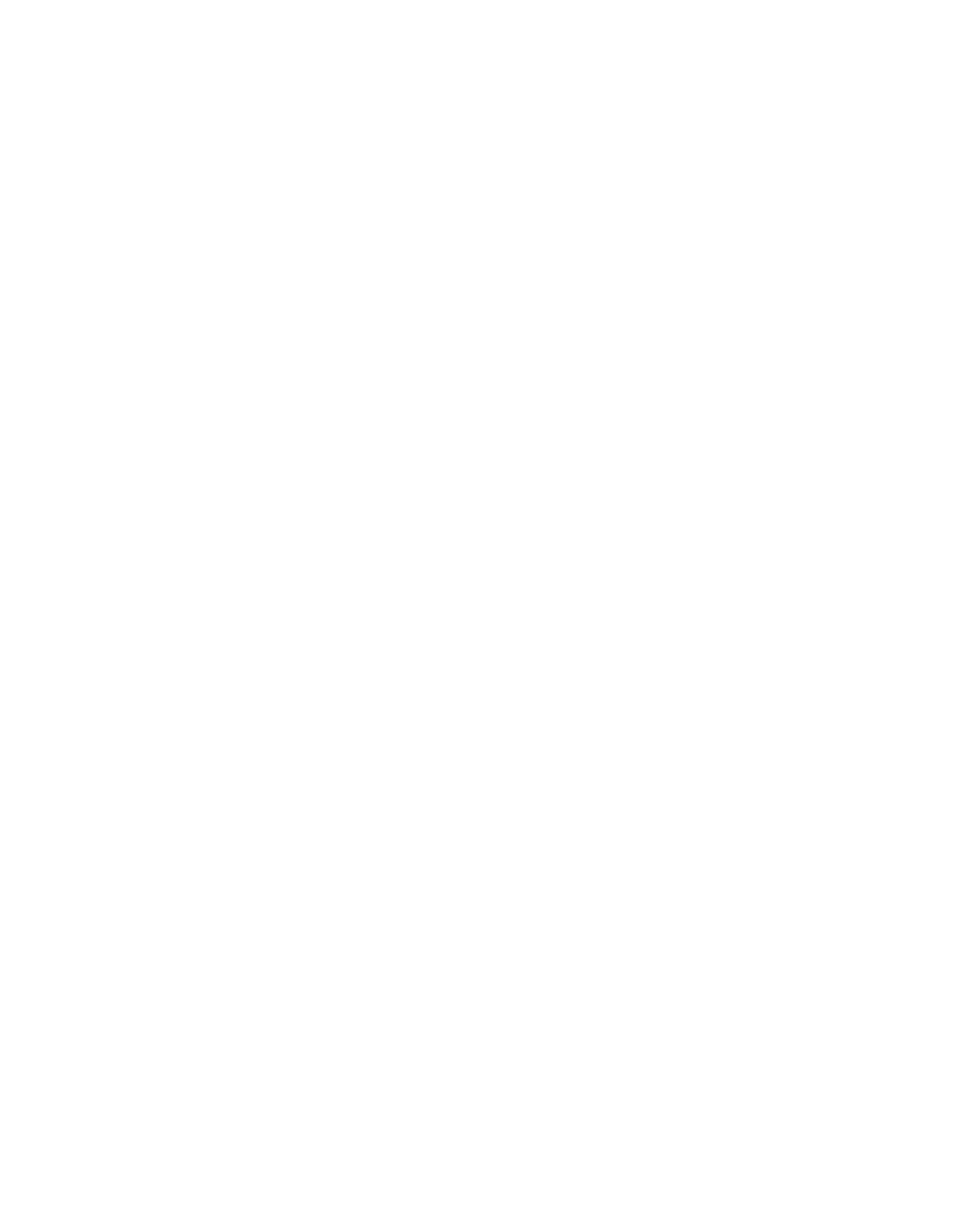<span id="page-4-0"></span>THOMAS P. DiNAPOLI STATE COMPTROLLER



110 STATE STREET ALBANY, NEW YORK 12236

#### STATE OF NEW YORK OFFICE OF THE STATE COMPTROLLER

# **New York State Department of Agriculture and Markets 2007 and 2008 Annual Marketing Order Statements Comptroller's Report**

We have examined the Department of Agriculture and Markets (Department) Statements of Revenue, Expenses, and Changes in Fund Balance (Statements) for the Apple Marketing Order and Sour Cherry Marketing Order for the two fiscal years ended June 30, 2008; for the Apple Research and Development Program for the two years ended June 30, 2007 and March 31, 2008; and for Cabbage Research and Development Program and Onion Research and Development Program for the two fiscal years ended March 31, 2008. The Statements are the responsibility of Department management. Our responsibility is to attest to the fair presentation of the data reported on the Statements based on our examination.

Our examination was conducted in accordance with the attestation standards established by the American Institute of Certified Public Accountants and the standards applicable to attestation engagements contained in Government Auditing Standards issued by the Comptroller General of the United States. Accordingly, our examination included testing of selected transactions and performing such other procedures as we considered necessary in the circumstances. We believe that our examination provides a reasonable basis for our attestation opinion.

In our opinion, the Department's Statements present fairly, in all material respects, the revenues, expenses, and changes in fund balance for the Apple Marketing Order and Sour Cherry Marketing Order for the two fiscal years ended June 30, 2008; for the Apple Research and Development Program for the two years ended June 30, 2007 and March 31, 2008; and for the Cabbage Research and Development Program and Onion Research and Development Program for the two fiscal years ended March 31, 2008, in accordance with the modified accrual basis of accounting.

In addition to being the State Auditor, the Comptroller performs certain other constitutionally and statutorily mandated duties as the chief fiscal officer of New York State. These include operating the State's accounting system; preparing the State's financial statements; and approving State contracts, refunds, and other payments. In addition, the Comptroller appoints members to certain boards, commissions and public authorities, some of whom have minority voting rights. These duties may be considered management functions for purposes of evaluating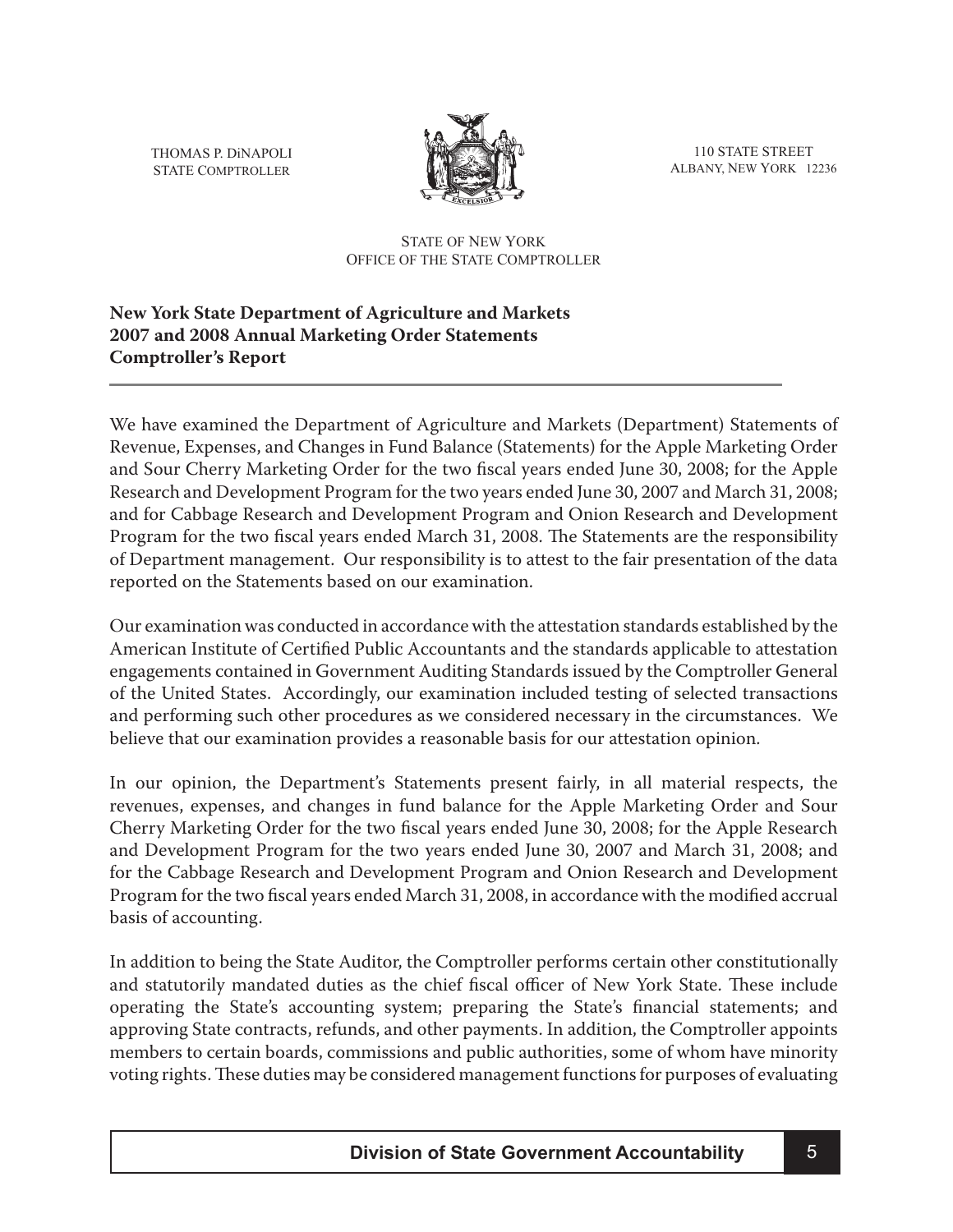organizational independence under generally accepted government auditing standards. In our opinion, these functions do not affect our ability to conduct independent audits.

In accordance with Government Auditing Standards for Attestation Engagements, we have also issued a report on the Department's internal controls over its financial reporting operations and Department compliance with Program-related laws and regulations. The report is an integral part of an attestation engagement and should be considered in assessing the results of our examination.

*Office of the State Comptroller Date: May 26, 2010*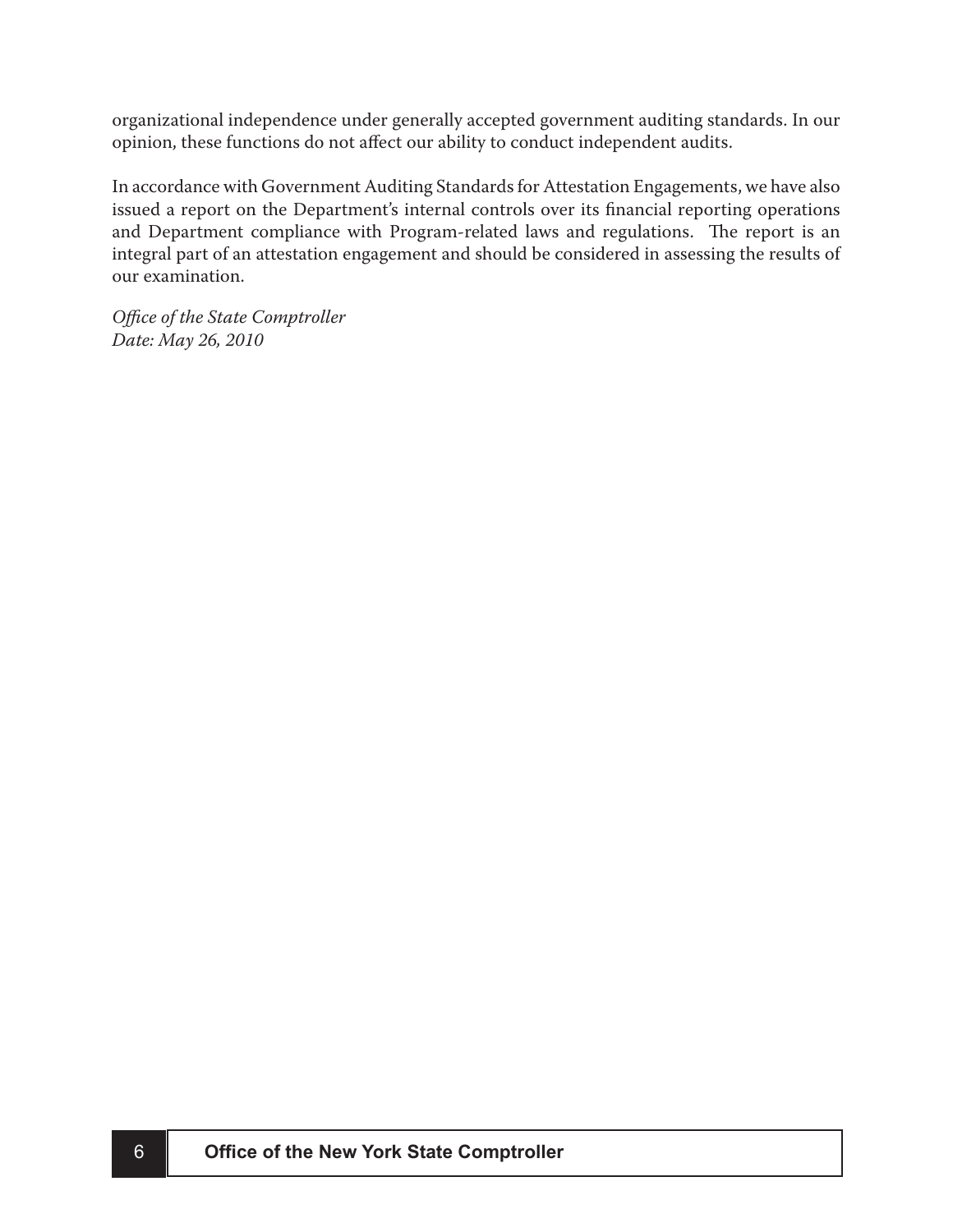### <span id="page-6-0"></span>**NEW YORK STATE DEPARTMENT OF AGRICULTURE AND MARKETS APPLE MARKETING ORDER COMPARATIVE STATEMENTS OF REVENUES, EXPENSES AND CHANGES IN FUND BALANCES FOR THE FISCAL YEARS ENDED JUNE 30, 2008 AND 2007**

|                                                                                                                                                                                                                    | Fiscal Year Ended June 30<br>2008<br>2007                                        |                                                                              |
|--------------------------------------------------------------------------------------------------------------------------------------------------------------------------------------------------------------------|----------------------------------------------------------------------------------|------------------------------------------------------------------------------|
| Revenues: (Note 4)                                                                                                                                                                                                 |                                                                                  |                                                                              |
| Assessments (Note 2)<br>Interest<br><b>Finance Charges</b><br>Late Payment and Returned Check Fees<br><b>Total Revenues</b>                                                                                        | \$2,131,810<br>24,131<br>23,971<br>150<br>2,180,062                              | \$2,120,308<br>16,204<br>3,092<br>60<br>2,139,664                            |
| Expenses:                                                                                                                                                                                                          |                                                                                  |                                                                              |
| Contracted (Note 6)                                                                                                                                                                                                | 1,650,000                                                                        | 1,526,587                                                                    |
| Bad Debt (Note 9)                                                                                                                                                                                                  | 50,000                                                                           | 41,000                                                                       |
| Administration (Note 7)<br><b>Salaries</b><br>Fringe (Note 10)<br>Indirect<br><b>Travel</b><br><b>Administrative Cost Assessment</b><br><b>Accounting Fees</b><br>Supplies<br>Other<br><b>Total Administration</b> | 40,048<br>5,497<br>449<br>1,864<br>448<br>$\overline{0}$<br>546<br>427<br>49,279 | 58,828<br>43,722<br>2,650<br>1,394<br>110<br>18,150<br>175<br>203<br>125,232 |
| <b>Total Expenses</b>                                                                                                                                                                                              | 1,749,279                                                                        | 1,692,819                                                                    |
| Net Income (Loss)                                                                                                                                                                                                  | 430,783                                                                          | 446,845                                                                      |
| <b>Beginning Fund Balance</b>                                                                                                                                                                                      | 874,809                                                                          | 419,920                                                                      |
| Prior Period Adjustment (Note 8)                                                                                                                                                                                   | (4,784)                                                                          | 8,044                                                                        |
| <b>Ending Fund Balance (Deficit)</b>                                                                                                                                                                               | \$1,300,808                                                                      | \$874,809                                                                    |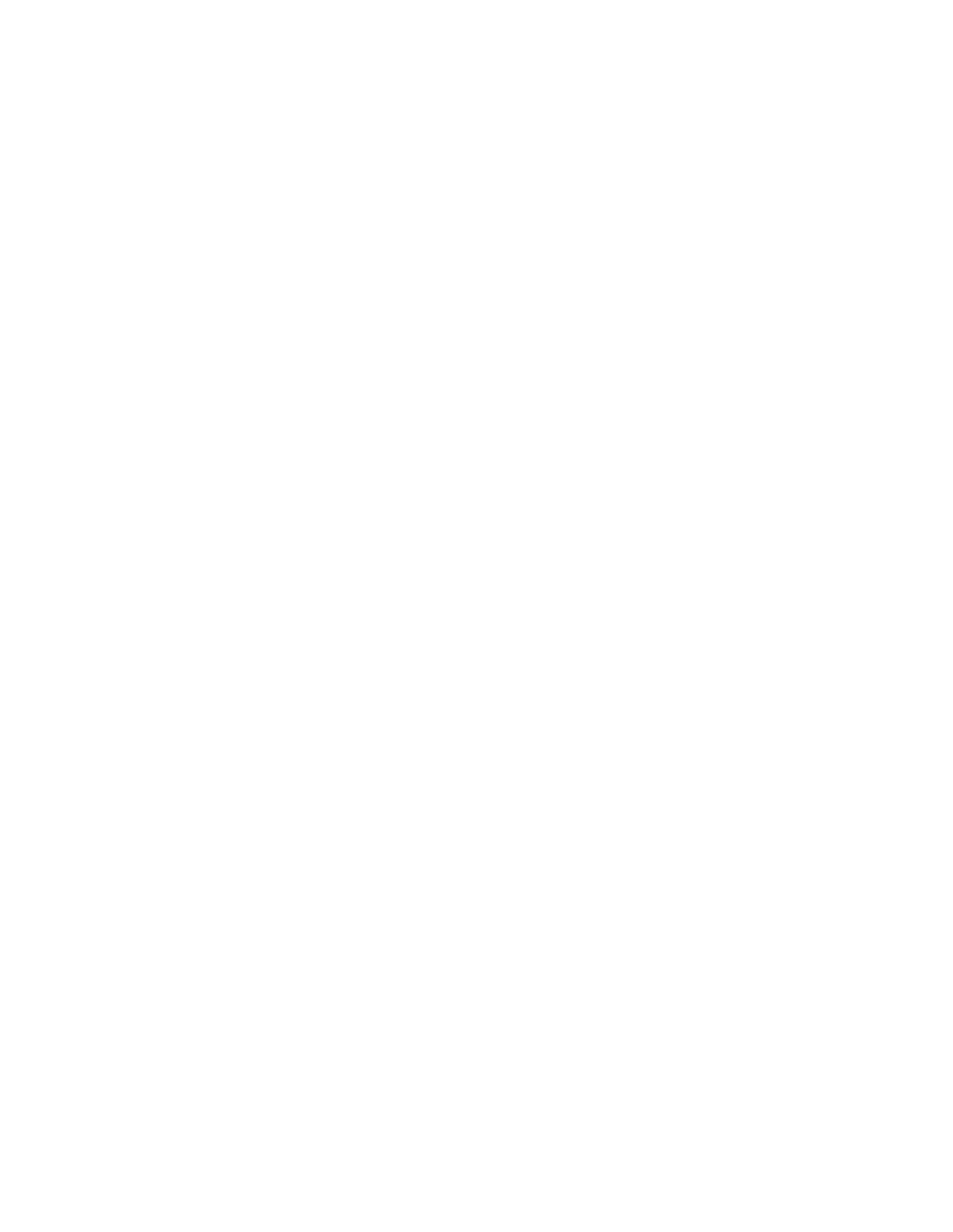### <span id="page-8-0"></span>**NEW YORK STATE DEPARTMENT OF AGRICULTURE AND MARKETS APPLE RESEARCH AND DEVELOPMENT PROGRAM COMPARATIVE STATEMENTS OF REVENUES, EXPENSES AND CHANGES IN FUND BALANCES FOR THE NINE MONTHS ENDED MARCH 31, 2008 AND THE YEAR ENDED JUNE 30, 2007 (Note 12)**

|                                  | Fiscal Year Ended [Note 12] |                  |
|----------------------------------|-----------------------------|------------------|
|                                  | March 31                    | June 30          |
|                                  | 2008                        | 2007             |
| Revenues: (Note 4)               |                             |                  |
| Assessments (Note 2)             | \$187,679                   | \$215,583        |
| Interest                         | 4,936                       | 5,156            |
| <b>Finance Charges</b>           | 941                         | 151              |
| Late Payment Fees                | 330                         | 50               |
| <b>Total Revenues</b>            | 193,886                     | 220,940          |
| Expenses:                        |                             |                  |
| Contracted (Note 6)              | 102,885                     | 150,122          |
| Bad Debt (Note 9)                | $\boldsymbol{0}$            | 1                |
| Publications                     | <u>7,200</u>                | 7,200            |
| Administration (Note 7)          |                             |                  |
| <b>Travel</b>                    | 2,791                       | 1,401            |
| Other                            | 1,962                       | 110              |
| <b>Salaries</b>                  | 1,800                       | 695              |
| Fringe                           | 845                         | 932              |
| Supplies                         | 108                         | $\boldsymbol{0}$ |
| Indirect                         | 61                          | 43               |
| <b>Total Administration</b>      | 7,567                       | 3,181            |
| <b>Total Expenses</b>            | 117,652                     | 160,504          |
| Net Income (Loss)                | 76,234                      | 60,436           |
| <b>Beginning Fund Balance</b>    | 99,956                      | 38,857           |
| Prior Period Adjustment (Note 8) | $\boldsymbol{0}$            | 663              |
| Ending Fund Balance (Deficit)    | \$176,190                   | \$99,956         |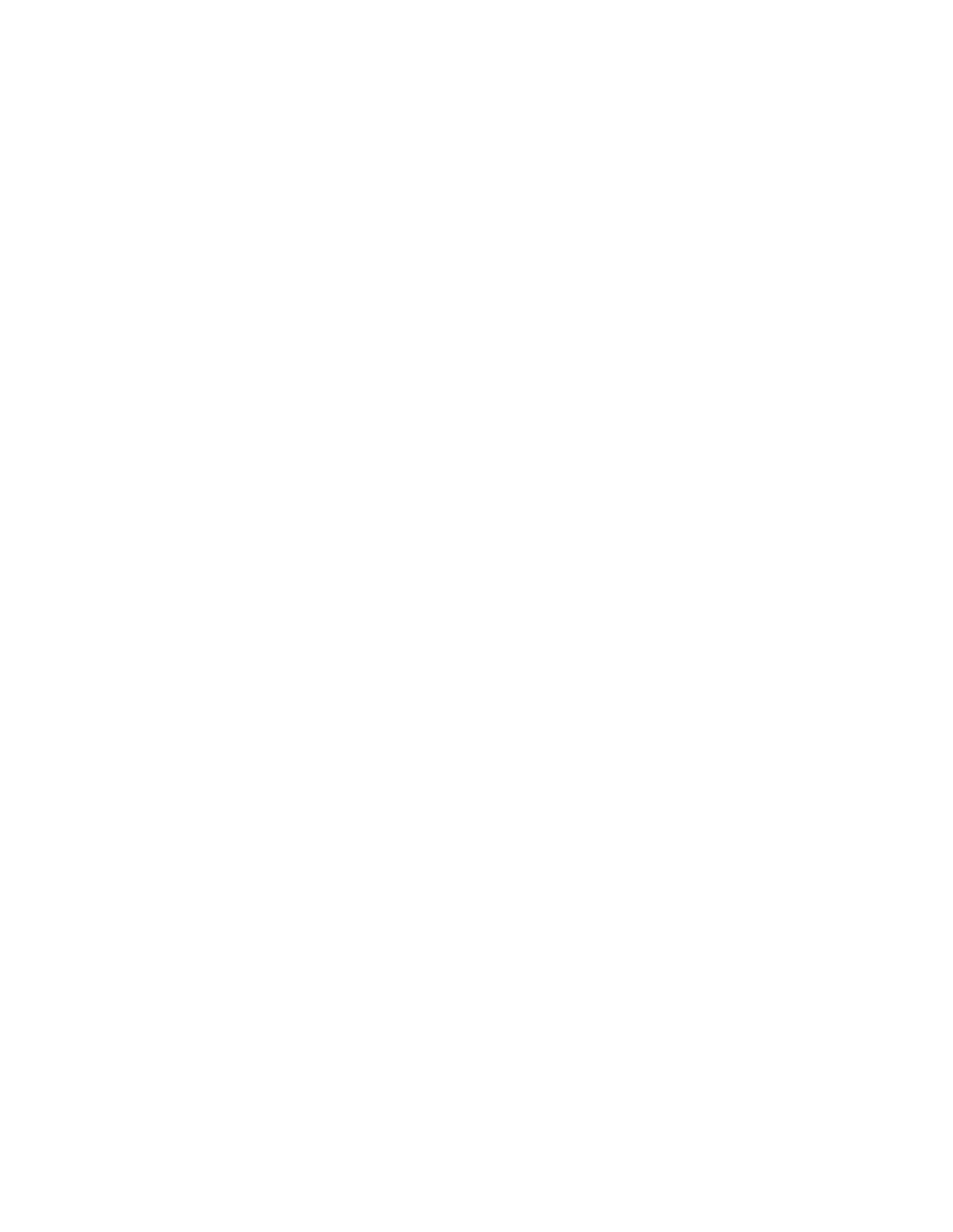### <span id="page-10-0"></span>**NEW YORK STATE DEPARTMENT OF AGRICULTURE AND MARKETS SOUR CHERRY MARKETING ORDER COMPARATIVE STATEMENTS OF REVENUES, EXPENSES AND CHANGES IN FUND BALANCES FOR THE FISCAL YEARS ENDED JUNE 30, 2008 AND 2007**

|                                  | Fiscal Year Ended June 30 |             |  |
|----------------------------------|---------------------------|-------------|--|
| Revenues: (Note 4)               | 2008                      | 2007        |  |
|                                  |                           |             |  |
| Assessments (Note 2)             | \$12,718                  | \$10,873    |  |
| Interest                         | <u>542</u>                | <u>712</u>  |  |
| <b>Total Revenues</b>            | 13,260                    | 11,585      |  |
| Expenses:                        |                           |             |  |
| Contracted (Note 6)              | 8,376                     | 8,138       |  |
| Administration (Note 7)          | <u> 104</u>               | <u> 141</u> |  |
| <b>Total Expenses</b>            | 8,480                     | 8,279       |  |
| Net Income (Loss)                | 4,780                     | 3,306       |  |
| <b>Beginning Fund Balance</b>    | 10,552                    | 7,190       |  |
| Prior Period Adjustment (Note 8) | $\Omega$                  | <u>56</u>   |  |
| Ending Fund Balance (Deficit)    | \$15,332                  | \$10,552    |  |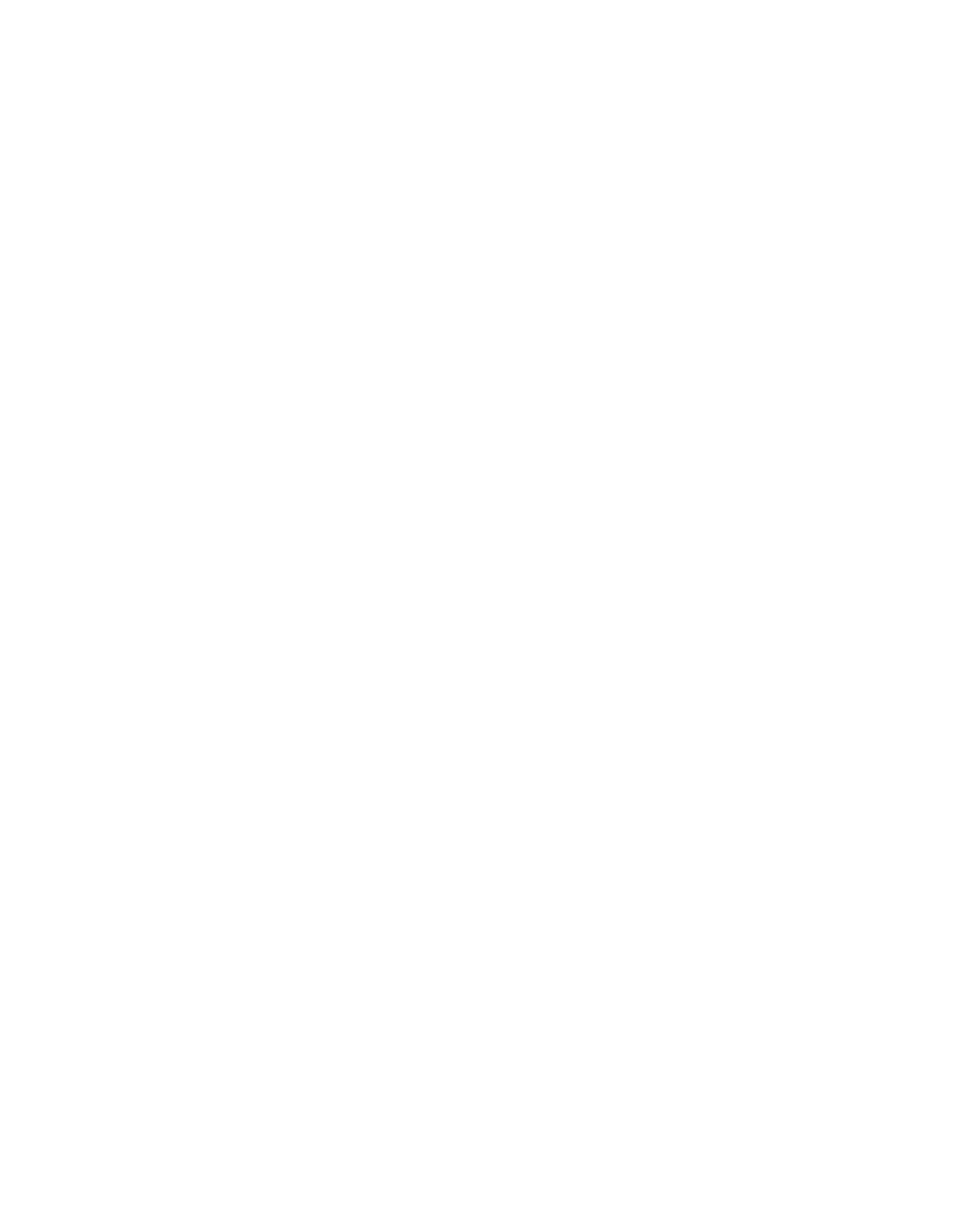### <span id="page-12-0"></span>**NEW YORK STATE DEPARTMENT OF AGRICULTURE AND MARKETS CABBAGE RESEARCH AND DEVELOPMENT PROGRAM COMPARATIVE STATEMENTS OF REVENUES, EXPENSES AND CHANGES IN FUND BALANCES FOR THE FISCAL YEARS ENDED MARCH 31, 2008 AND 2007**

#### Fiscal Year Ended March 31

|                               | 2008       | 2007             |
|-------------------------------|------------|------------------|
| Revenues: (Note 4)            |            |                  |
| Assessments (Note 2)          | \$38,290   | \$30,975         |
| Interest                      | 1,091      | 362              |
| <b>Finance Charges</b>        | 235        | 0                |
| Late Payment Fees             | <u>110</u> | $\boldsymbol{0}$ |
| <b>Total Revenues</b>         | 39,726     | 31,337           |
| Expenses:                     |            |                  |
| Contracted (Note 6)           | 21,586     | 19,255           |
| Bad Debt (Note 9)             | 260        | 7,008            |
| Administration (Note 7)       | 566        | 1,244            |
| <b>Total Expenses</b>         | 22,412     | <u>27,507</u>    |
| Net Income (Loss)             | 17,314     | 3,830            |
| <b>Beginning Fund Balance</b> | 16,767     | <u>12,937</u>    |
| Ending Fund Balance (Deficit) | 34,081     | 16,767           |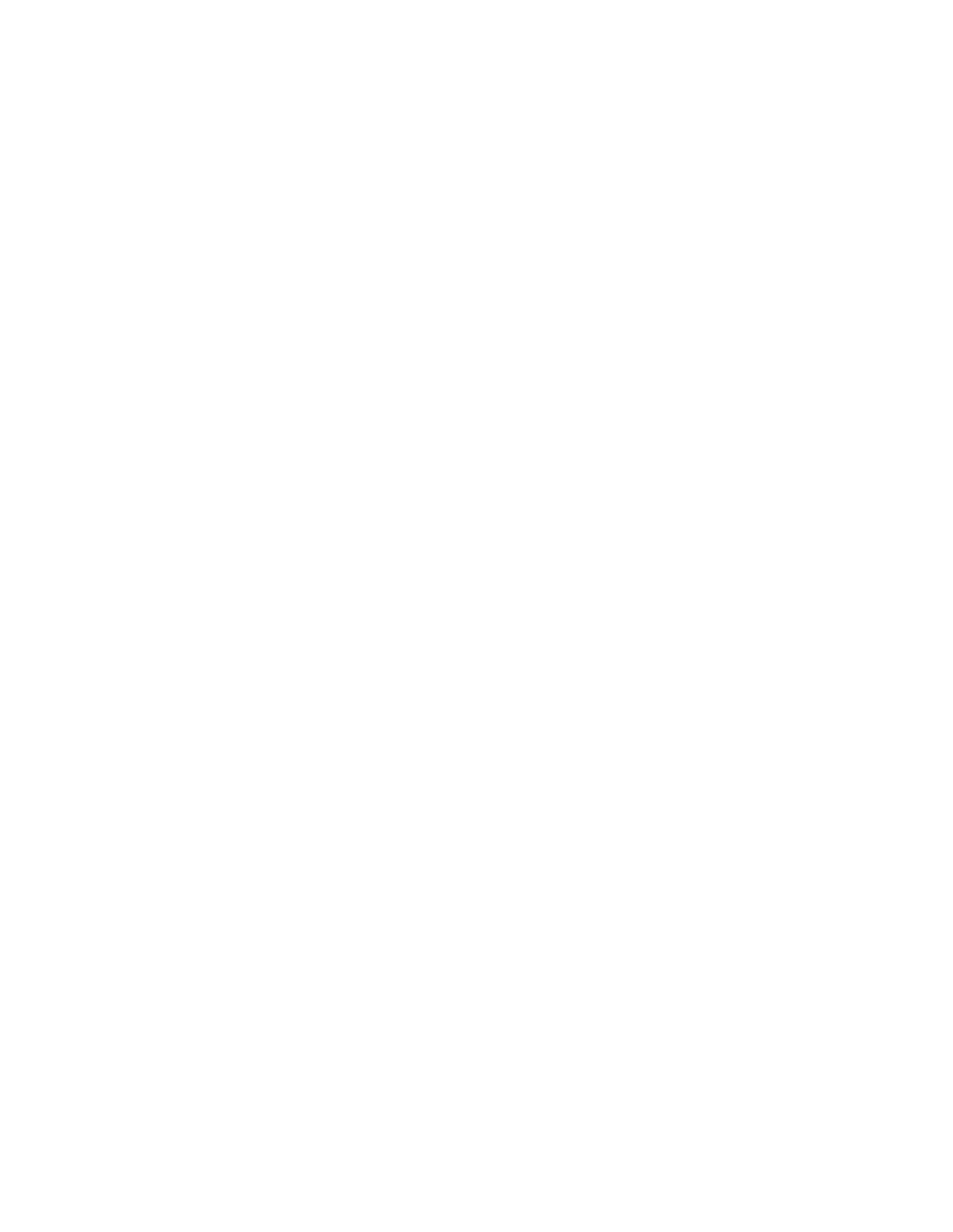### <span id="page-14-0"></span>**NEW YORK STATE DEPARTMENT OF AGRICULTURE AND MARKETS ONION RESEARCH AND DEVELOPMENT PROGRAM COMPARATIVE STATEMENTS OF REVENUES, EXPENSES AND CHANGES IN FUND BALANCES FOR THE FISCAL YEARS ENDED MARCH 31, 2008 AND 2007**

|                               |            | Fiscal Year Ended March 31 |  |
|-------------------------------|------------|----------------------------|--|
|                               | 2008       | 2007                       |  |
| Revenue: (Note 4)             |            |                            |  |
| Assessments (Note 2)          | \$31,864   | \$39,056                   |  |
| Interest                      | 3,054      | 1,892                      |  |
| <b>Finance Charges</b>        | 23         | $\theta$                   |  |
| Late Payment Fees             | 80         | $\underline{0}$            |  |
| <b>Total Revenue</b>          | 35,021     | 40,948                     |  |
| Expenses:                     |            |                            |  |
| Contracted (Note 6)           | 36,044     | 20,000                     |  |
| Bad Debt (Note 9)             | 2,847      | 1,947                      |  |
| Administration (Note 7)       | <u>591</u> | 950                        |  |
| <b>Total Expenses</b>         | 39,482     | 22,897                     |  |
| Net Income (Loss)             | (4,461)    | 18,051                     |  |
| Beginning Fund Balance        | 69,028     | 50,977                     |  |
| Ending Fund Balance (Deficit) | \$64,567   | \$69,028                   |  |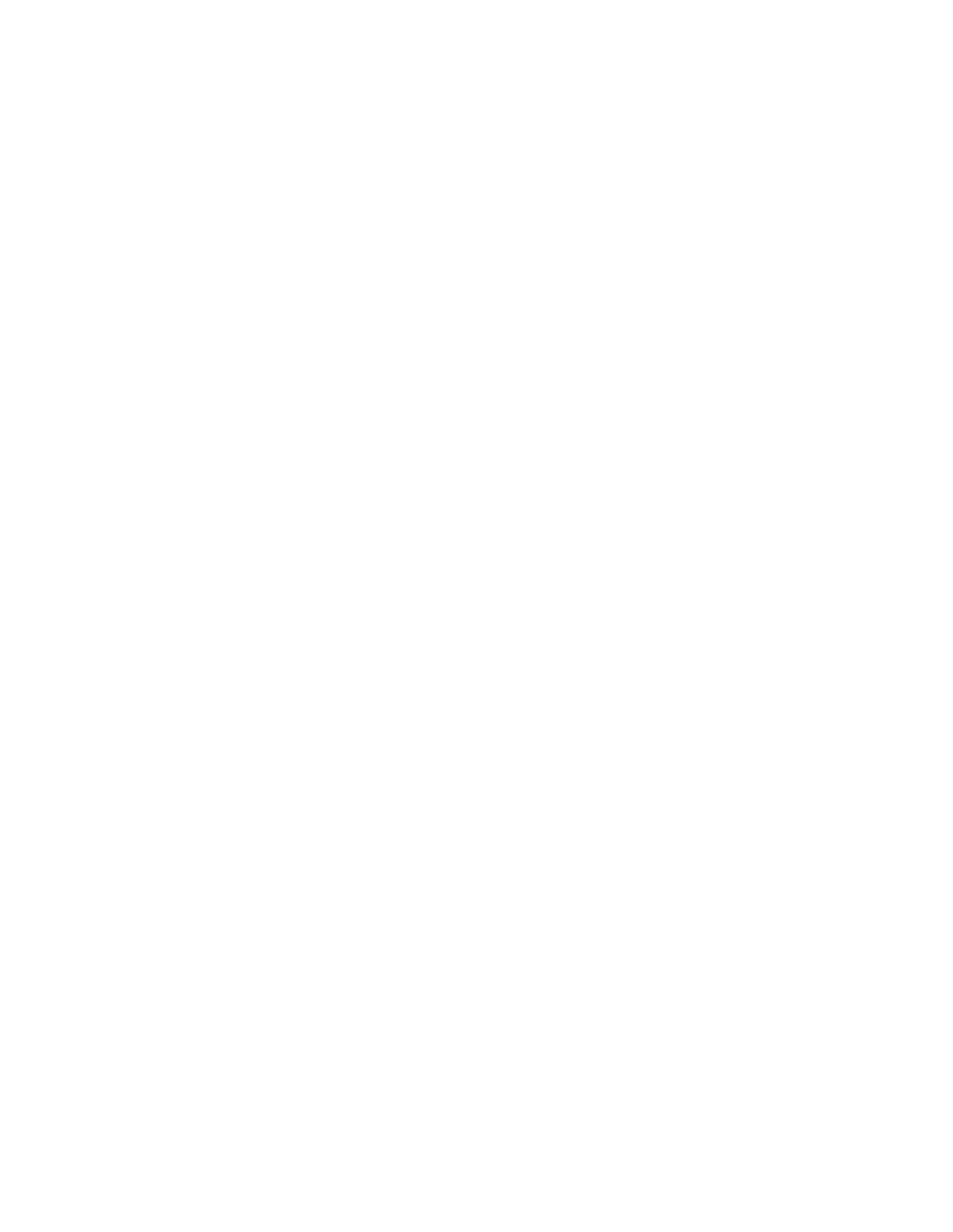### <span id="page-16-0"></span>**Notes to the Consolidated Statements**

#### **1. Background**

The Department's mission is to foster a competitive food and agriculture industry in New York to benefit both producers and consumers. The Department's Division of Agricultural Protection and Development Services (Division) focuses on farm protection, food and agricultural industry development, and the maintenance of an adequate farm labor supply. The Division administers numerous economic development and marketing programs, including marketing orders.

Marketing orders were established by the Legislature to assist the industry in achieving a variety of objectives, differing by individual marketing order, including product promotion, advertising, and research. These marketing orders include: the Apple Marketing Order, the Apple Research and Development Program, the Sour Cherry Marketing Order, the Onion Research and Development Program, and the Cabbage Research and Development Program.

The Division is responsible for overseeing and supervising the daily operation of the marketing orders. These duties include preparing marketing order budgets, disbursing marketing order funds, collecting assessments, and representing the Commissioner at industry meetings and conferences.

#### **2. Assessment Rates**

Title I, Chapter IV, Parts 201 to 205 of New York's Codes, Rules and Regulations stipulate that the Commissioner of Agriculture and Markets shall estimate budgets necessary for the administration and enforcement of the marketing orders; and announce the rates of assessment on growers to ensure that adequate funds are available to defray budgeted expenses. Assessment rates in place during the audit period were as follows:

**Apple Marketing Order**: Shall not exceed \$.08 per hundred pounds of apples sold for processing; \$.16 per bushel for apples sold for fresh market use; and \$.08 per bushel for apples sold directly to consumers. The assessment rates are currently set at the maximum rate allowable.

**Apple Research and Development Program:** Shall not exceed \$.02 per hundred pounds or \$.008 per bushel for apples sold for processing, or fresh market use. Rates are currently set at the maximum rate allowable.

**Sour Cherry Marketing Order:** Shall not exceed \$10.00 per ton for sour cherries processed and is currently assessed at \$2.50 per ton.

**Cabbage Research and Development Program:** Shall not exceed \$4.00 per planted acre and is currently assessed at \$3.00.

**Onion Research and Development Program:** Shall not exceed \$4.00 per acre of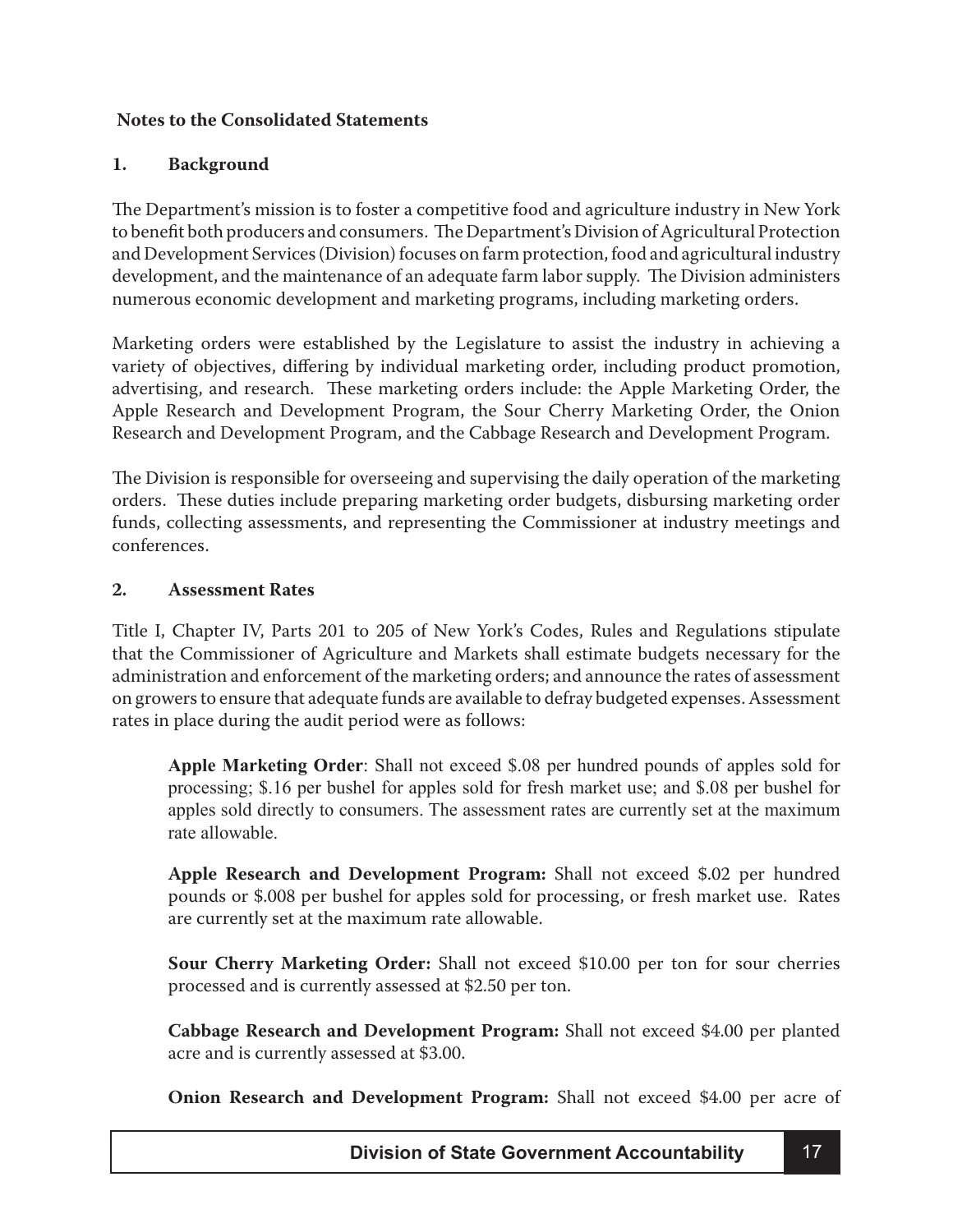planted onions in production. Rate is currently set at the maximum allowable.

# **3. Basis of Accounting**

The Department's Statements were prepared on the modified accrual basis of accounting. As such, revenue is recognized when measurable and available, and expenses are recognized when incurred, rather than when paid.

The revenue, expenses, and adjustments used to compile the Department's Statements are based on the financial records maintained by the Department, and are in agreement with those maintained by the Office of the State Comptroller.

# **4. Assessment Revenue**

The Department budgets its assessment revenue based on production data self-reported by market order participants (growers, sales agents, and/or processors). Reported production data used to calculate assessments due is verified periodically through audits performed by Department personnel.

#### 5. Legislative Appropriations

In addition to the assessed revenues remitted by growers, the Department receives an annual appropriation from the Legislature to assist in the promotion of the State's agricultural products. The Department does not include these additional revenues or corresponding expenses in the Department's Statements as they pass directly through the Department and on to the Apple Growers and the Onion research and development Program. If the appropriation is not fully expended within a given year, the balance is re-appropriated to the following year. The Legislative appropriations received and expended for the Apple Marketing Order during the audit period totaled \$1,300,000. The appropriations received and expended during the audit period for the Onion Research and Development Program totaled \$200,000.

# **6. Contracted Expenses**

The Agriculture and Markets Law, Article 25, Sections 292 to 295, and New York's Codes, Rules and Regulations Title I, Chapter IV, Parts 200 to 205, authorize the Commissioner of Agriculture and Markets (Commissioner) to contract with any person or persons to advertise, promote, publicize, market and/or conduct product research and informational services. For the Apple Marketing Order, the Commissioner contracts with the New York Apple Association Inc., a New York State-based non-profit corporation that was formed to assist apple growers in promoting demand for, and sale of, apples and apple products through advertising and other promotional work. For the Sour Cherry Marketing Order, the Commissioner contracts with the New York Cherry Growers Association, a New York State-based non-profit corporation formed to assist cherry growers in promoting the demand for, and sale of, cherries and cherry products through advertising and other promotional work. In addition, the Commissioner contracts with the Cornell University College of Agricultural and Life Sciences to provide

# <sup>18</sup> **Office of the New York State Comptroller**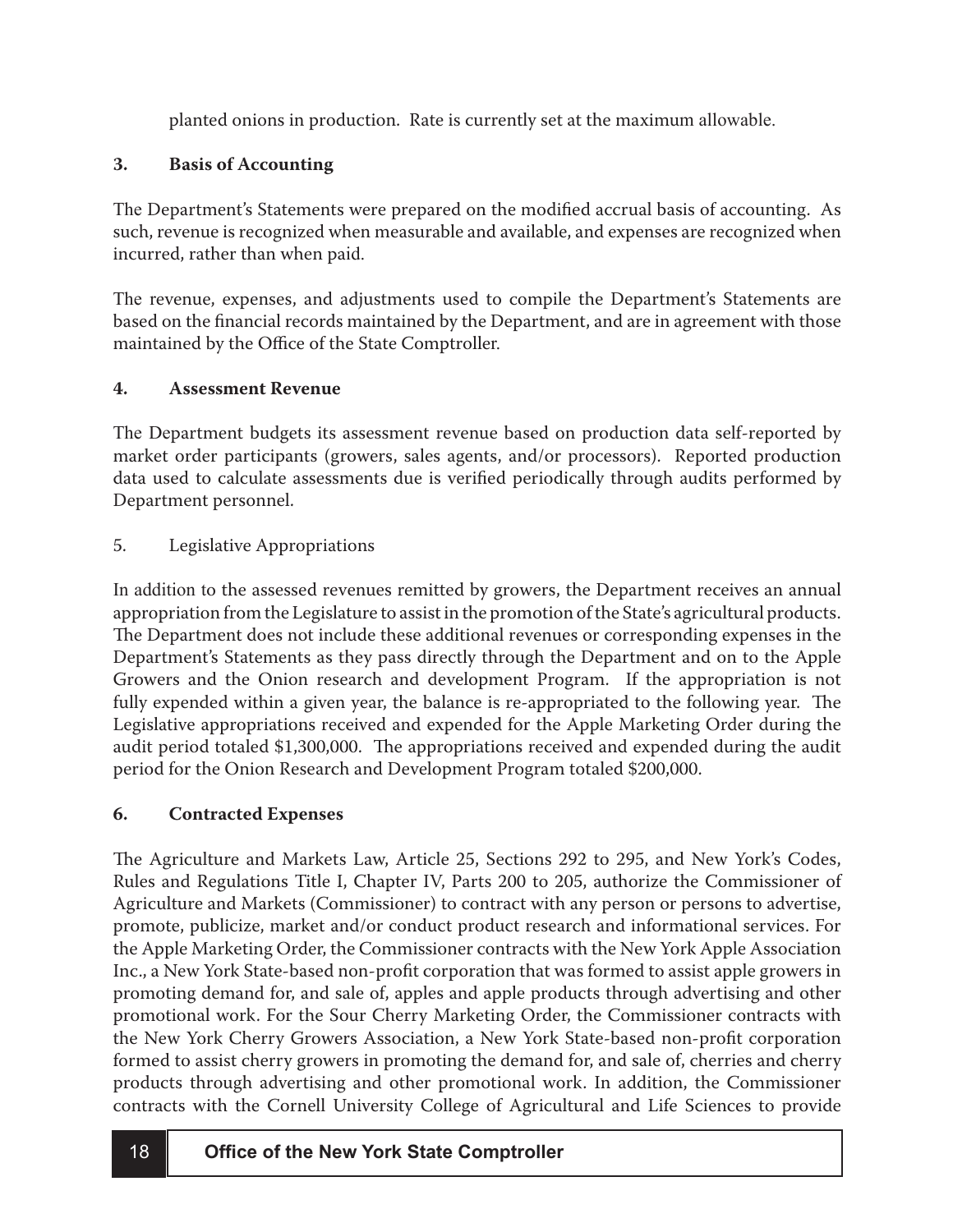research services for the Apple Research and Development Program, the Cabbage Research and Development Program and the Onion Research and Development Program.

### **7. Administrative Expenses**

Title I, Chapter IV, Parts 201 to 205 of New York's Codes, Rules, and Regulations stipulate that the total amount of the Department's budgeted costs to administer marketing orders shall not exceed 5 percent of the total Program budget. Administrative expenses include the personal service, travel, fringe benefit, and other indirect costs associated with administering the Marketing Order Program. As a result of our examination, we determined that the Department's Marketing Order-related reported administrative expenses at times exceed the 5 percent statutory limit (see Exhibits A and B). As such, the Department is not complying with governing regulations. (See Comptroller's Comments).

#### **8. Prior Period Adjustment**

Marketing Order revenue and expense transactions relating to prior periods - but occurring in the reporting period - are included here to accurately report the year-end Fund balance.

#### **9. Bad Debt Expenditure**

For the reporting period, the Apple Marketing Order, the Cabbage Research and Development Program, and the Onion Research and Development Program, each had outstanding accounts receivable (e.g., from growers) for four or more years. As such, Department officials determined that their ability to collect these outstanding assessments was in doubt. The bad debt expense reported on the respective Statements was established to recognize this determination.

#### **10. Fringe and Indirect Expenses**

Program-related fringe benefits and indirect expenses include health and employment-related expenses such as health insurance and pension contributions. The Department's Statements are to report these Marketing Order-related expenses up to the regulatory limit cited in footnote 8.

#### **11. Change of Fiscal Yea**r

During the reporting period, Department officials changed the annual reporting period for the Apple Research and Development Program from a July to June fiscal year to an April to March fiscal year. The change was made to coincide with the governing contract period and the State's fiscal year.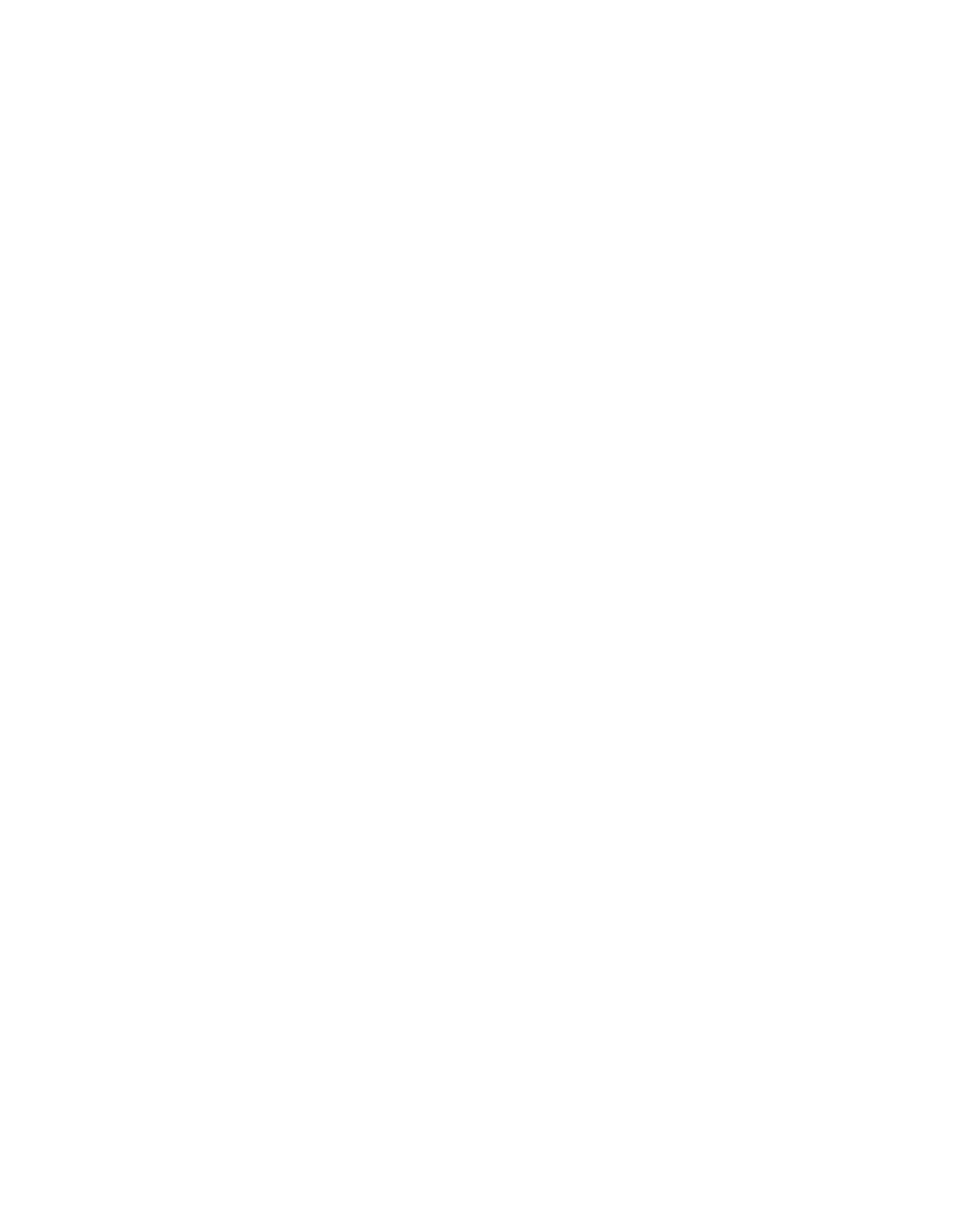<span id="page-20-0"></span>THOMAS P. DiNAPOLI STATE COMPTROLLER



110 STATE STREET ALBANY, NEW YORK 12236

#### STATE OF NEW YORK **OFFICE OF THE STATE COMPTROLLER**

#### **Comptroller's Report on Internal Controls Over Financial Reporting and Compliance with Governing Laws, Rules and Regulations**

#### **New York State Department of Agriculture and Markets**

**\_\_\_\_\_\_\_\_\_\_\_\_\_\_\_\_\_\_\_\_\_\_\_\_\_\_\_\_\_\_\_\_\_\_\_\_\_\_\_\_\_\_\_\_\_\_\_\_\_\_\_\_\_\_\_\_\_\_\_\_\_\_\_\_\_\_\_\_\_\_\_**

We have examined the accompanying Statements of Revenue, Expenses, and Changes in Fund Balance for Apple Marketing Order and Sour Cherry Marketing Order for the two fiscal years ended June 30, 2008; the Apple Research and Development Program for the two years ended June 30, 2007 and March 31, 2008; and the Cabbage Research and Development Program and the Onion Research and Development Program for the two fiscal years ended March 31, 2008. We conducted our examination in accordance with attestation standards established by the American Institute of Certified Public Accountants and the standards applicable to attestation engagements contained in Government Auditing Standards, issued by the Comptroller General of the United States.

#### Internal Controls Over Financial Reporting

In planning and performing our attestation engagement, we considered the Department's internal controls over its financial reporting operations in order to determine our procedure steps to attest to the Consolidated Schedules and not to attest to the effectiveness of the internal controls over financial reporting. Reportable conditions involve matters coming to our attention relating to significant deficiencies in the design or operation of the internal controls over the financial report that, in our judgment, could adversely affect the Department's ability to record, process, summarize, and report financial data consistent with the assertion of management in the financial schedule. As a result of our examination, we did not identify matters involving internal controls over financial reporting and its operation that we consider to be reportable conditions.

#### Compliance with Governing Laws, Rules and Regulations

As part of obtaining reasonable assurance about whether the Department's Consolidated Schedules are free of material misstatement, we assessed Department Compliance with certain provisions of law, regulations, and contracts for which noncompliance could have a direct and material effect on the determination of financial schedule amounts. Our examination results disclosed one instance of noncompliance that are required to be reported under Government Auditing Standards. We reported this instance in the Comments Section of this report..

*Office of the State Comptroller Date: May 26, 2010*